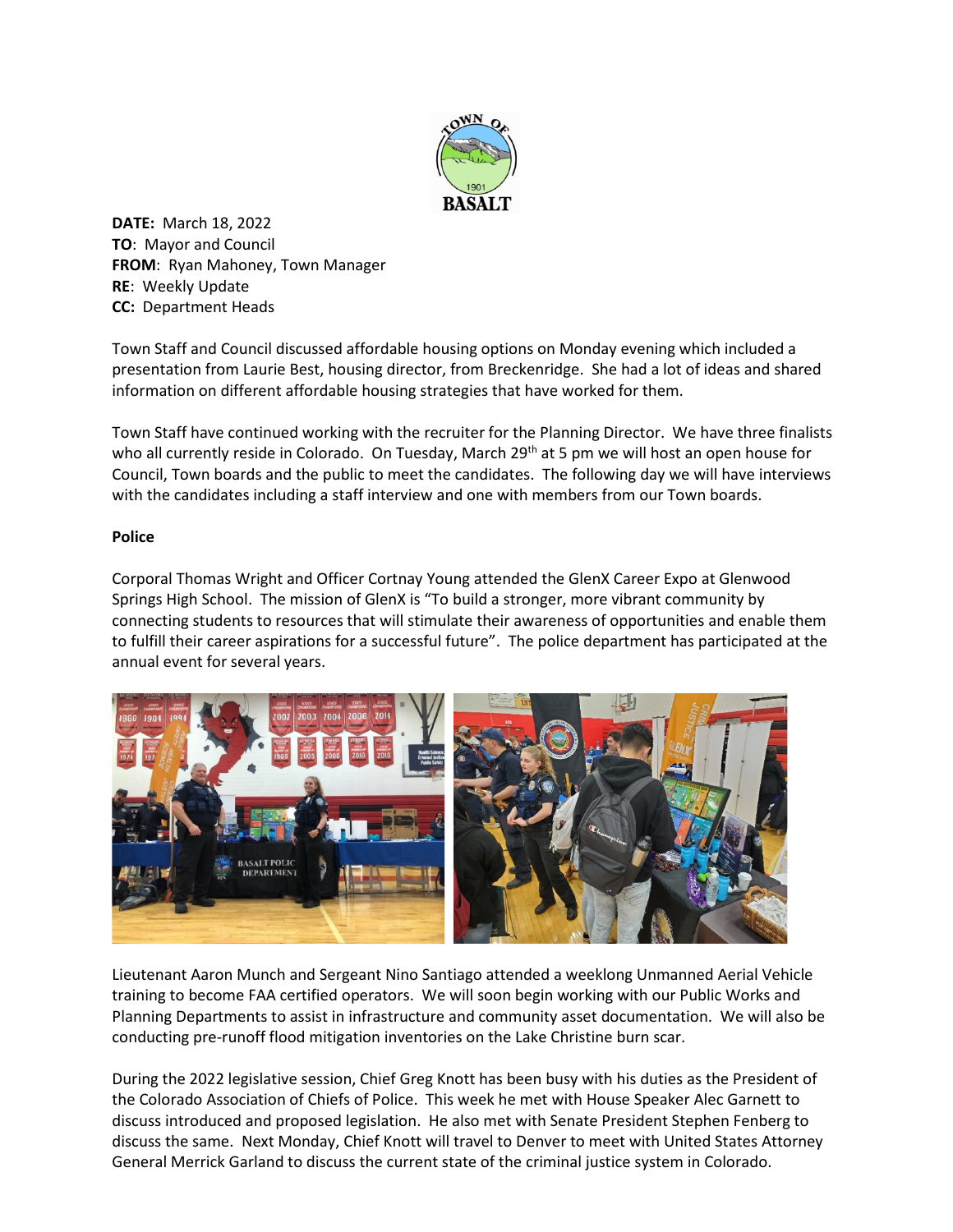## **Public Works**

This week Public Works has been working on reviewing the River Park phase 2 pre-bid process and final detail of the park with Connect One Design. We are also laying out and planning the supply line and irrigation for a garden bed at the new Public Works shop. A right of way work permit was coordinated and issued with Basalt PD and the Fire District for the approval of the Steadman Clinic to use some parking areas on both Harris and Robinson Street next week for some large lifts that will be installing the Steadman signs on a couple sides of the building.

The parks crew marked trails where trees and shrubs needed to be trimmed and took care of those. We had a subcontractor remove a large hazard tree at the Basalt RFTA stop. Softscapes, snow removal, landscaping, and trees are currently the Town's responsibility at those locations.

With the break in weather, we were able to start sweeping up the sand that has been put down this winter. Sweeping will be an ongoing process and take multiple passes on each road to pick everything up. The crew made repairs and serviced snow equipment and power washed all the equipment with a product called salt lick that removes the mag chloride the machines accumulate after going up and down Hwy 82. The streets crew has been repairing potholes as they develop in the freeze/thaw cycle with asphalt cold patch.

Water finished up the  $2^{nd}$  quarter meter readings and submissions. This week we had approximately three water meters that needed to be replaced and twenty MXU's. With the cold snap we had multiple meters freeze and crack and we're making repairs to those. We worked on finalizing the Public Works Manual submission for council next week and assisted Sopris Engineering and SGM's field survey crew to clarify water infrastructure on the Basalt Center Circle and Midland projects. We continued to work on the proposal and scope of the Pinion tanks project which includes, painting the tanks, new vents, and improvements to the overflows and surrounding infrastructure. We are also removing corrosion from pipes in vaults and repainting those as needed.

## **Planning**

**Basalt Center Circle Application –** The Applicant is working on the Final Plan application.

**Basalt River Park Improvements** – Walters Inc. has continued work on Phase I of Basalt River Park. They have completed final grading, constructed the wall elements, and finalized the winterization of the site. The architects on the bandshell, misting feature, and bus station/restroom continue to work on the designs for those elements of the park. Staff has put out an RFP for the Phase II installation and bids are due on March 30 $s$ <sup>t</sup>, a pre-bid was held this week and the Town will respond to questions in an addendum that will be issued next week. Additionally, Staff continues to meet with the architects on the bus shelter/restroom to discuss initial design concepts for the bus shelter/restroom facilities. Staff will be presenting the initial bus shelter/restroom and bandshell designs to POST next week.

**Midland Avenue Streetscape Project** –Staff held kick-off meetings with the design team, led by Connect One Design, and the CM/GC team led by Stutsman-Gerbaz on Monday. Staff is working with the teams to finalize their contracts and will begin weekly design meetings on the project next week.

**Town of Basalt Photovoltaic and Energy Storage Project** –McKinstry conducted site visits of the potential sites next week. Staff will continue to work with Holy Cross Energy, the school district, CORE and members of the Green Team.